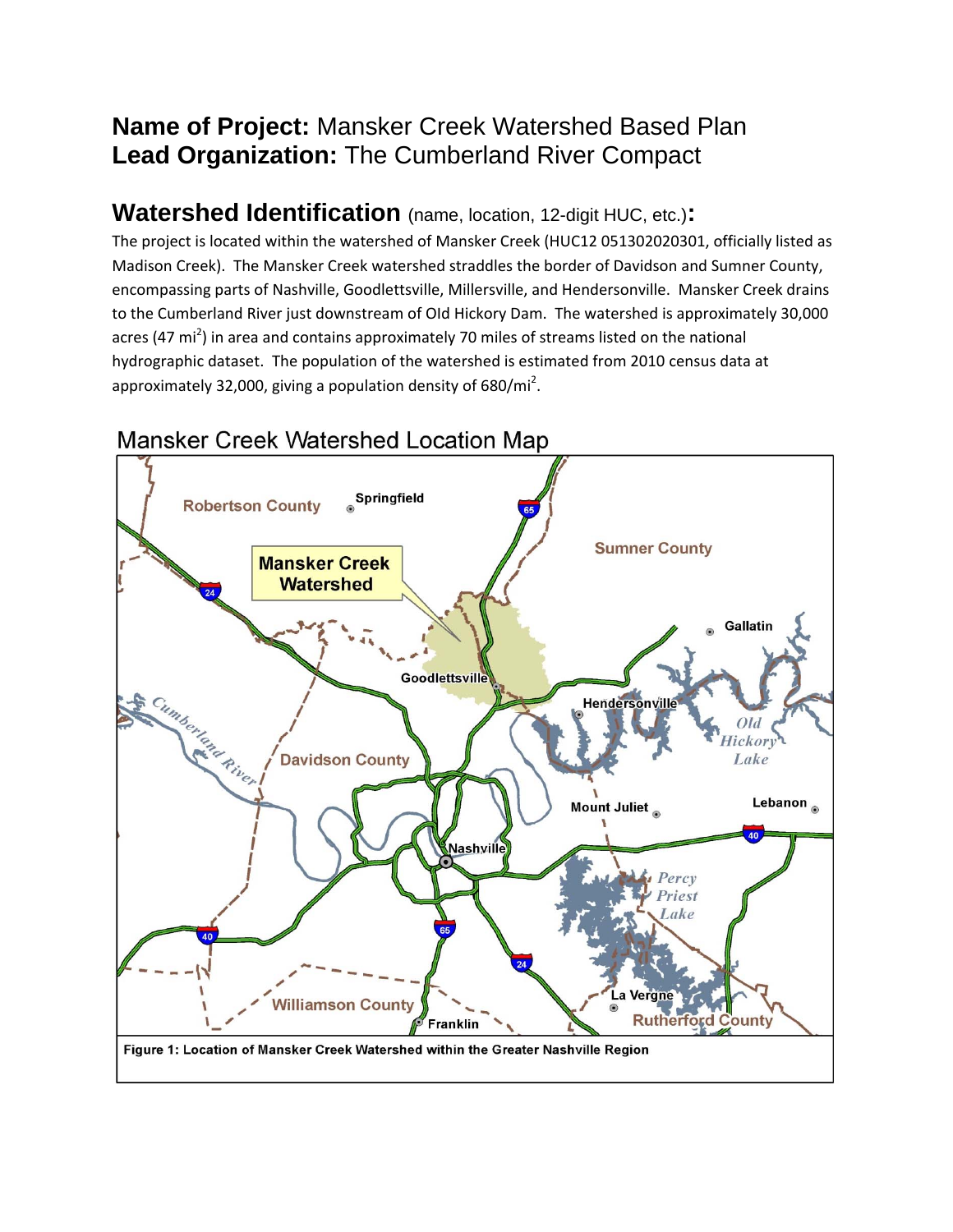## **Causes and Sources of Nonpoint Source Pollution in the Watershed**

According to the current Draft 303(d) list for 2014, every stream in the Mansker Creek Watershed except one (Bakers Fork) is considered impaired. Center Point Branch is the newest impaired stream, having been added to the impaired list in its most recent update. Total impaired waters make up 57.6 of 70 total stream miles in the watershed, or 82%.

| $\frac{1}{2}$ . The following stream segments within the watershea are noted on the remitssee sosparistic |                                |                  |                |  |
|-----------------------------------------------------------------------------------------------------------|--------------------------------|------------------|----------------|--|
| Waterbody ID                                                                                              | Impacted Waterbody             | County           | Miles Impaired |  |
| TN05130202220-0100                                                                                        | Lumsley Fork                   | Davidson         | 4.7            |  |
| TN05130202220-0200                                                                                        | <b>Walkers Creek</b>           | Davidson         | 6.49           |  |
| TN05130202220-0210                                                                                        | Unnamed Trib. to Walkers Creek | Davidson         | 1.47           |  |
| TN05130202220-0300                                                                                        | <b>Slaters Creek</b>           | Sumner           | 0.99           |  |
| TN05130202220-0350                                                                                        | <b>Slaters Creek</b>           | Sumner           | 10.24          |  |
| TN05130202220-0400                                                                                        | <b>Madison Creek</b>           | Sumner           | 14.4           |  |
| TN05130202220-0500                                                                                        | <b>Center Point Branch</b>     | Sumner           | 3.8            |  |
| TN05130202220-1000                                                                                        | Mansker Creek                  | Davidson, Sumner | 7.9            |  |
| TN05130202220-2000                                                                                        | Mansker Creek                  | Davidson, Sumner | 7.6            |  |

The following stream segments within the watershed are listed on the Tennessee 303(d) list:

Of these segments:

Segments TN05130202220 – 0100 (Lumsley Fork), TN05130202220 – 0200 (Walkers Creek), TN05130202220 – 0300 (Slaters Creek), TN05130202220 – 0350 (Slaters Creek), TN05130202220 – 1000 (Upper Mansker Creek), and TN05130202220 – 2000 (Lower Mansker Creek) are impaired for *E. coli.*

Segments TN05130202220 – 0300 (Slaters Creek), TN05130202220 – 0400 (Madison Creek), TN05130202220 – 1000 (Upper Mansker Creek), and TN05130202220 – 2000 (Lower Mansker Creek) are impaired for **loss of biological integrity due to siltation**.

Segment TN05130202220 – 0210 (Unnamed tributary to Walkers Creek) is impaired for **flow alteration** due to upstream impoundments (Lakewood Lake). Flow alteration will not be addressed in this watershed plan due to the anticipated difficulty of removing a fairly large dam (~30ft high) on private land in order to restore original flows.

Segment TN05130202220 – 0500 (Center Point Branch) is impaired by **organic enrichment**

Segment TN05130202220 – 2000 (Lower Mansker Creek) is impaired by **low dissolved oxygen**

See Figure 2 below for map of impaired streams and their respective impairments.

This watershed based plan addresses sediment, pathogen, dissolved oxygen, and organic enrichment impairments within the Mansker Creek watershed. With full implementation, the goal of the plan will be to remove all impaired segments (with the exception of Segment TN05130202220 – 0210 [Unnamed tributary to Walkers Creek], as mentioned above) from the 303(d) list of impaired streams.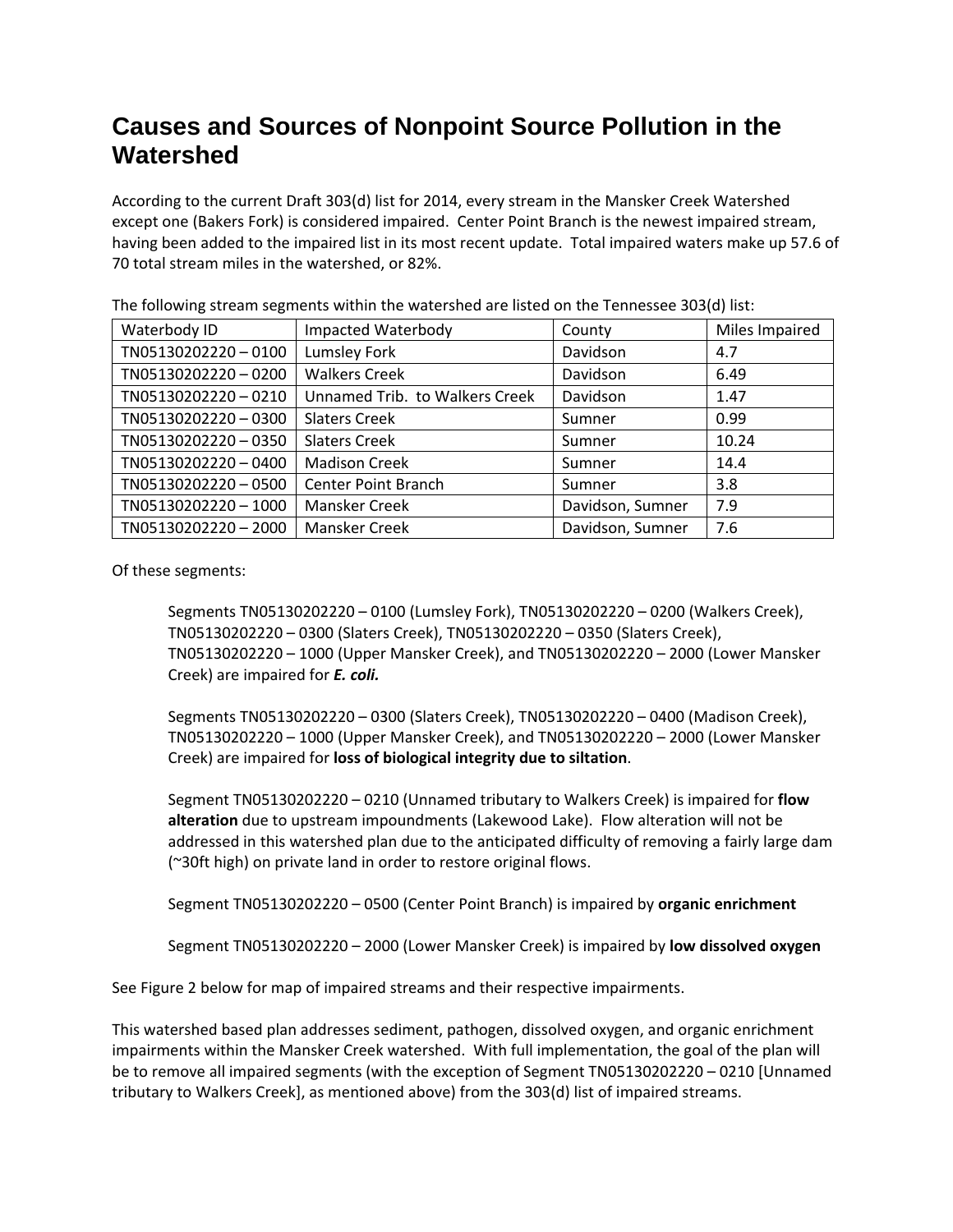The most common source of sediment and *E. coli* loading, according to the 303(d) list, is MS4 discharges. Flashy conditions due to high urbanization carry pathogens into the storm sewers and streams, and the high flows contribute to bank erosion. This suggests that restoration work in the watershed should be centered around three primary activities – runoff containment, infiltration, and mitigation through green infrastructure practices; bank repair/protection; and public education about pathogen sources and pathogen mitigation practices. MS4 discharges are also the source of the organic enrichment and low dissolved oxygen impairments observed in the watershed, so these activities will contribute to reducing these impairments as well.



## **Mansker Creek Impaired Streams Map**

Each stream segment on the map is highlighted with a different color, and impairments for that segment are indicated. Segments are shown defined on the TDEC 2014 Draft 303(d) list. The Mansker Creek watershed includes nine 303(d) listed impaired stream segments totaling 57.6 miles. The remaining healthy stream, Bakers Fork, totals 12.4 miles. Total stream miles in the watershed total 70 miles, though this does not include many wet-weather conveyances, intermittent small streams, and other small drainages.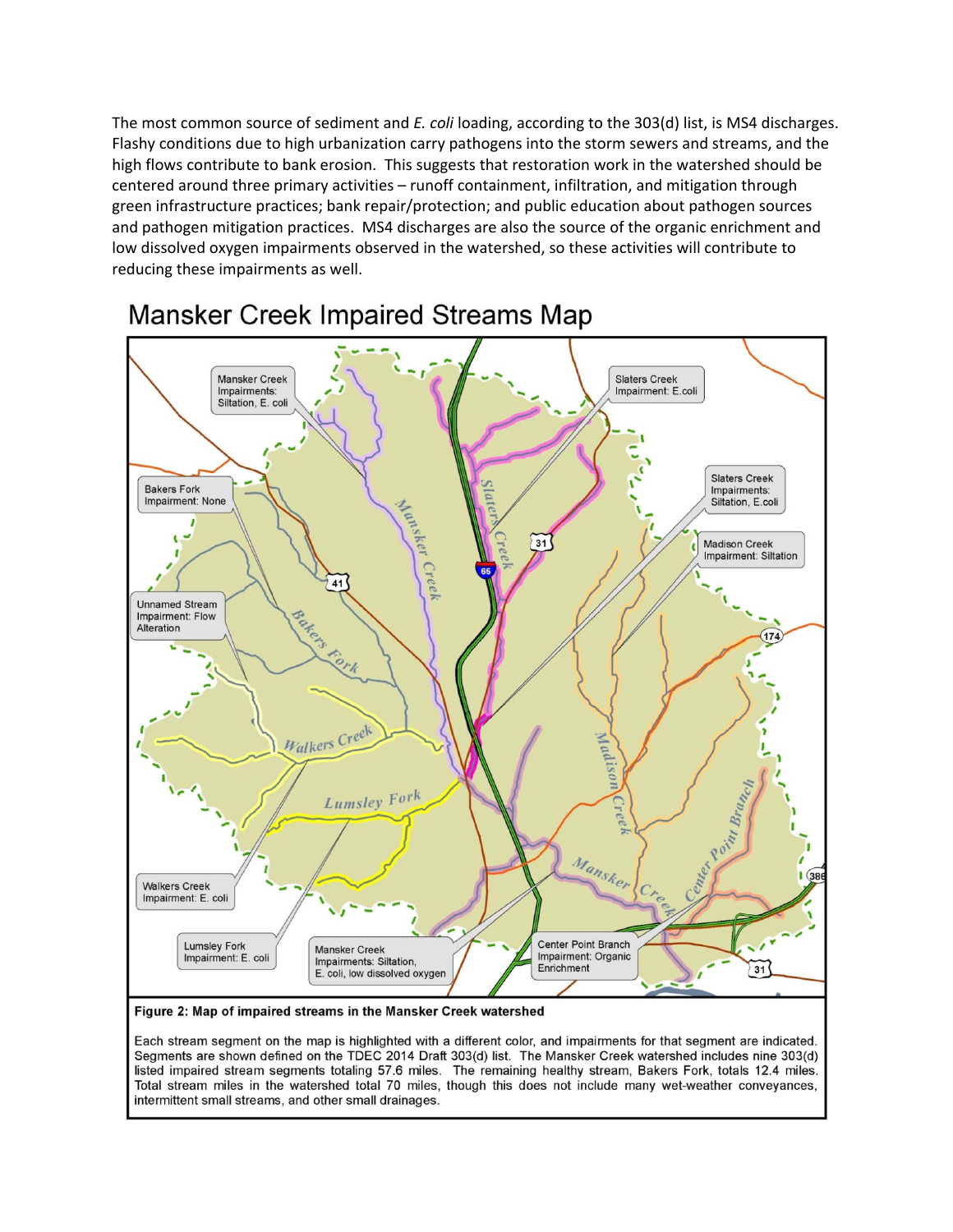Total annual precipitation in the basin was estimated at 48 inches, amounting to approximately 120,000 acre-feet/yr. for the watershed. Storm runoff load was estimated from the model as ~11,000 acre feet. The Plan presumes most of this storm load is driven by urbanization. Typical evapotranspiration ratios in Middle Tennessee are 0.5‐0.6, indicating a likely range of runoff of 48,000‐60,000 acre‐feet/yr. for a watershed of this size. Choosing a value of 0.45 for the runoff ratio (54,000 acre-feet/yr.) and adding the ~11,000 acre‐feet of storm load (as this urban watershed will have a higher than normal runoff), we end up with a final estimate of runoff ratio of 0.54 (65,000 acre-feet/yr.) for total flow at the outlet of Mansker Creek. This is a reasonable runoff ratio for a partially urbanized watershed in this region of the country, and this estimate produces an estimated flow at the mouth of Mansker Creek of 90ft<sup>3</sup>/s. Longterm discharge data is generally unavailable in the watershed, but 90ft<sup>3</sup>/s is a reasonable average value for a watershed of this size. This figure was used as our average discharge in loading calculations. The areal runoff generation average of  $\sim$ 2ft<sup>3</sup>/s/mi<sup>2</sup> (90ft<sup>3</sup>/s over a 47mi<sup>2</sup> watershed) is similar to that of the Cumberland River Basin as a whole ( $\sim$ 40,000ft<sup>3</sup>/s over a  $\sim$ 18,000 mi<sup>2</sup> watershed).

Total sediment loading in the Mansker Watershed was estimated from the Center for Watershed Protection Model, using publicly available data from the NLCD 2011 dataset, the NRCS, and the city of Goodlettsville. Unavailable data was estimated using our best educated guess. Using the CWP model, the Plan estimated total sediment loading in the watershed to be 2507 tons annually. Stream bank erosion is noted to be a major contributor to sediment loading, with examples of collapsing, rapidly eroding stream banks in both the Upper Mansker Creek and Lower Mansker Creek sub watersheds. Minor eroding banks exist throughout the watershed and are also a significant source of sediment.

Total nutrient loads for phosphorus and nitrogen were not estimated, as the impairments are not present in the Mansker Creek Watershed. However, BMP's implemented as part of this project will have also help to reduce nitrogen and phosphorus loading in Mansker Creek, helping reduce the possibility that these impairments will arise in the future.

The most recent available data for pathogen loading was provided by Metro Nashville Water, regarding sampling conducted in 2012 on Lumsley Fork, Walkers Creek, and Upper and Lower Mansker Creek. In this sampling, FCU/100ml ranged from 6‐866 in Lumsley Fork, 26‐1046 in Upper Mansker Creek, 25‐1046 in Lower Mansker Creek, and 35‐435 in Walkers Creek. Geometric means for these 4 segments were 173, 156, 101, and 106 FCU/100ml respectively. Metro Nashville Water did not test Slaters Creek as it lies outside of Davidson County, but previous tests suggest that pathogen levels are similar. These values are in comparable with observations used in calculating the TMDL for *E. coli* for the Cheatham Reservoir. The Plan will base loading reduction goals on the Cheatham TMDL for *E. coli*.

Maximum concentrations (calculated from TDEC criteria and the Cheatham Watershed TMDL) are 126FCU/100ml for a 30‐day geometric mean, and a maximum value of 941FCU/100ml for all streams except Upper Mansker Creek, for which the TMDL mandates a lower maximum value of 487FCU/100ml.

In the case of the Metro Nashville Water sampling listed above, Lumsley Fork continues to exceed water quality criteria for 30‐day geometric mean and comes very close to the maximum load value. Upper Mansker Creek exceeds both criteria. Lower Mansker Creek exceeds the maximum load criteria but not the 30‐day geometric mean. Walkers Creek is technically no longer in violation under this according to this data, though barely so. We suspect that wet weather values may be higher in some sub watersheds (e.g. if livestock/farming is present) and lower in others (e.g. if most of the contamination is coming from dry weather sewage leaks or illicit flows).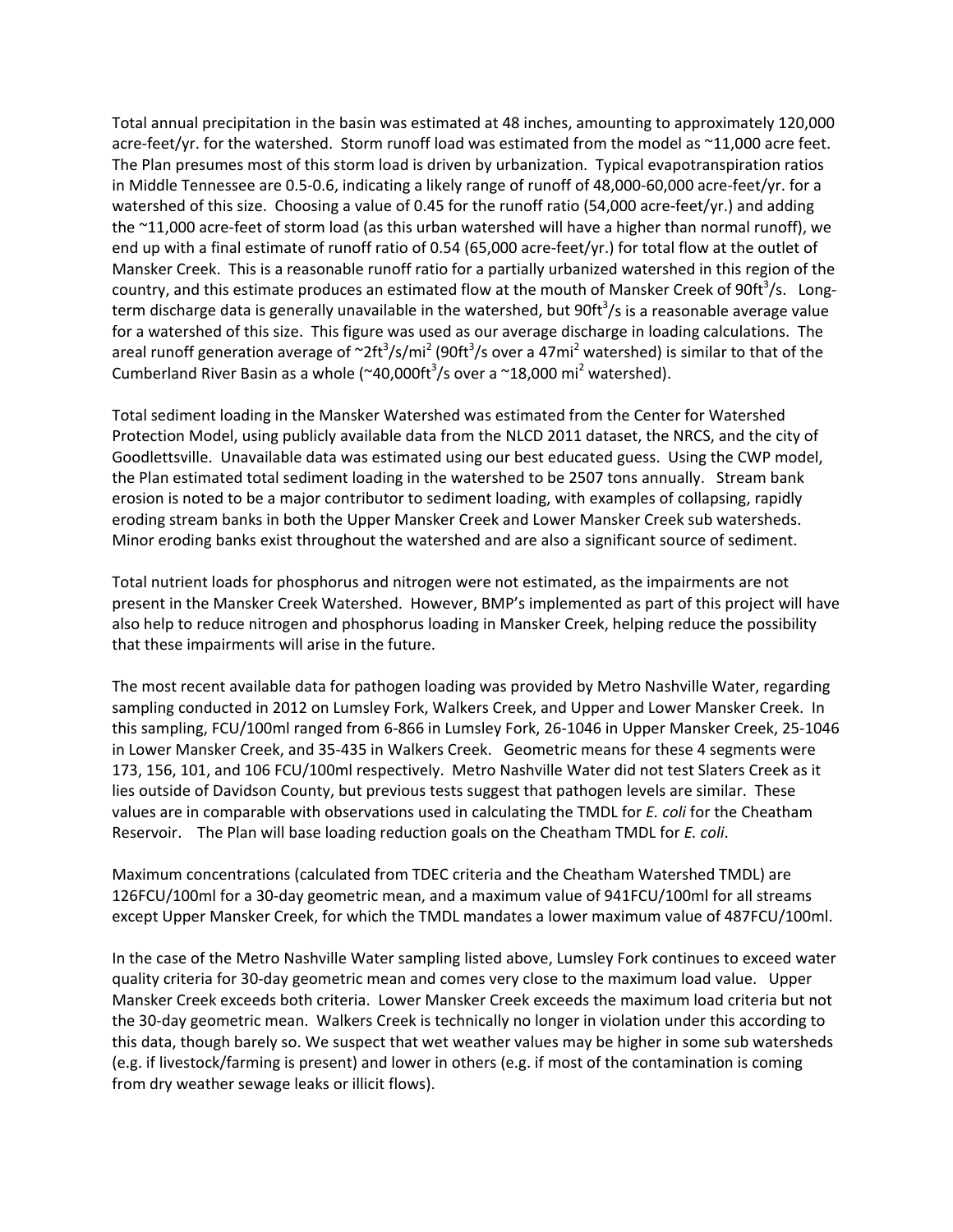# **Estimate of Load Reductions**

#### *Sediment*

Total load reductions needed to reach sediment standards were estimated by comparing existing loading with appropriate criteria for total loading. As Tennessee uses qualitative sediment standards, for modeling purposes the Plan examined other states' criteria to see what reasonable quantitative sediment standards might be in order to determine estimated load reductions needed. Most states either use qualitative standards or have multi‐criteria exceedance standards, which complicate modeling efforts and preclude an estimation of a specific load reduction value. We observed that New Jersey, South Dakota, and Utah do have numerical sediment standards (calculated as a 30‐day average) of 25.0mg/L, 30.0mg/L, and 35.0 mg/L respectively. Of these three criteria, we chose to use New Jersey's criteria of 25.0mg/L, both because it was the lowest and because of the three states, New Jersey was closest to Middle Tennessee in climate and land cover (being mostly urban or forest).

Based on an estimated precipitation (48") and estimated runoff ratio for the watershed of 0.54 (see above), the Plan estimated the average discharge for Mansker Creek to be approximately 90ft<sup>3</sup>/s. Using a value of 25.0mg/L (708 mg/ft<sup>3</sup>) as our total suspended sediment criteria, the Plan estimated the maximum annual TSS load for Mansker Creek at ~2009 tonnes (~2215 tons).

Based on this figure and our maximum figure of 2507 tons annually estimated above, evidence suggests that annual sediment loading in Mansker Creek will need to be reduced by a minimum of 292 tons. To account for some of the uncertainties in loading values and BMP efficiency, the Plan sets a load reduction goal of **400 tons/yr.** in order to reach water quality standards.

Total load reductions to be achieved through BMP implementation were estimated at 400 tons/yr. See BMP list in the following section for BMP sediment reduction estimates. Additional reduction as a result of behavioral changes driven by the educational outreach components of this plan is not included in this figure, but will supplement this total.

#### *E. Coli*

Total load reductions needed to reach pathogen standards were based on the Percent Load Reduction Goals (PLRGs) provided in the Cheatham Reservoir TMDL for *E. coli.* PLRGs in the 5 *E. coli*‐impaired streams had PLRG values ranging from 5.3% in Walkers Creek to 54.1% in Lower Mansker Creek. Since the Plan models the Mansker Creek watershed as a whole, estimated an overall reduction needed. For the Mansker Creek watershed as a whole, the needed reduction (calculated by area‐weighted averaging of the 8‐subwatersheds) the necessary *E. coli* reduction is 15%.

For *E. coli* loading reductions, the Plan again used the Center for Watershed Protections Watershed Treatment Model. This model accounts for coliform loading on land and does not account for in‐stream die off, so the absolute loading values calculated by the model will be orders of magnitude higher than the concentrations required by the TMDL, and not reflective of the final in‐stream loads. However, we can still get an estimate of what practices needed by comparing load reductions generated by the model to the total loading generated by the model. Many of the variables in this model are by necessity rough estimates, but in general primary sources of loading are urban stormwater runoff and sewer leakage/illicit connections. Goodlettsville has no combined sewer system and has invested heavily in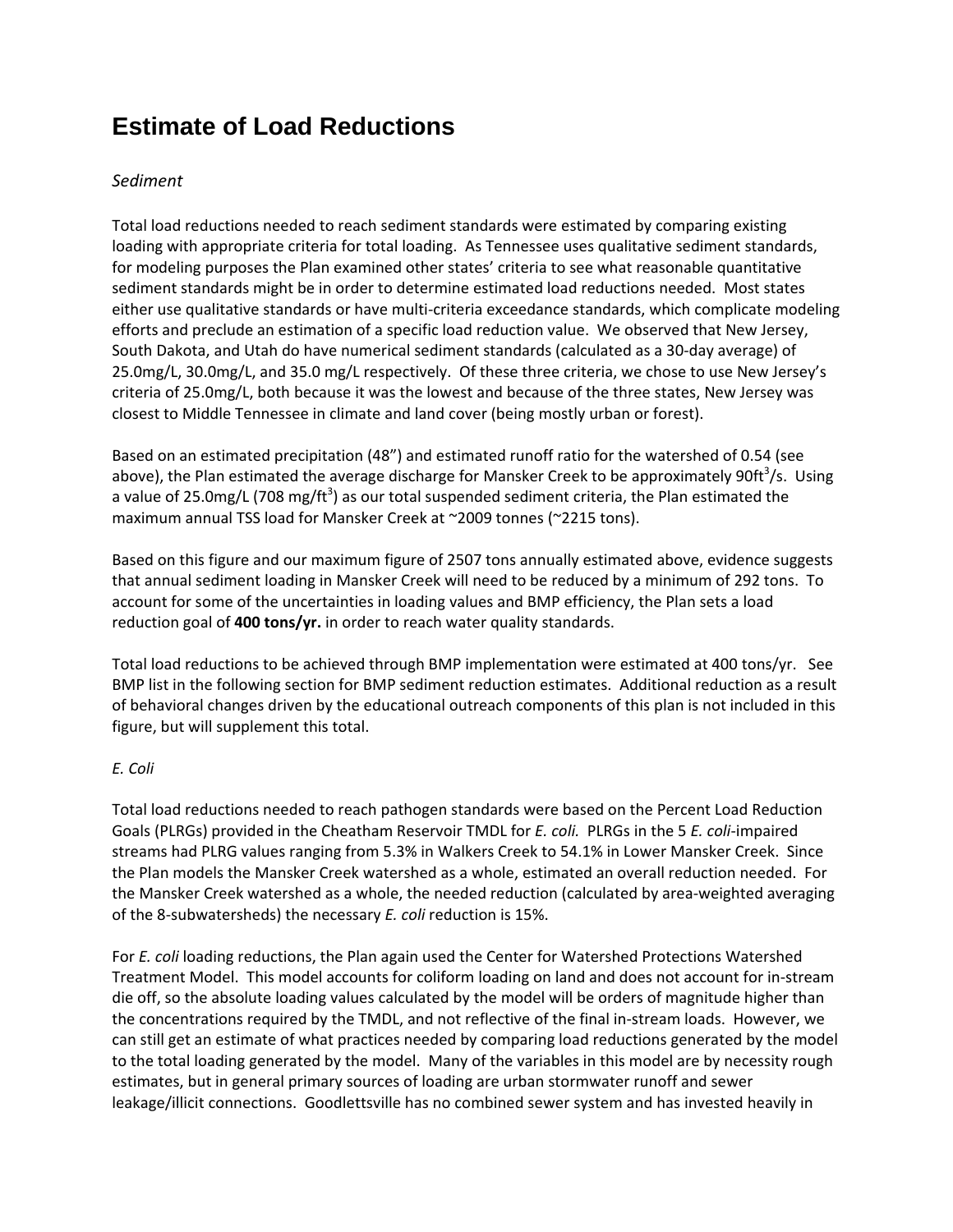renovating its aging sewer system, so we estimated minimal overflows from the sanitary sewer system. As a result, our model predicts that the bulk of total loads will result from urban stormwater and illicit connections. We estimated roughly 40‐50 illicit connections present in the watershed. Goodlettsville screens all of its MS4 outfalls semi‐annually and in 2015 discovered and corrected 2 illicit connections. The Plan presumes that the low number of illicit connections discovered is indicative of a low rate of illicit connections in the basin. The Plan further assumes that the detection rate by the city will remain approximately constant, at about 2/yr. Under these assumptions, (and presuming 40% detection and elimination of unknown illicit connections over 10 years) illicit connection detection and repair alone should be nearly enough to achieve the necessary PLRGs (~98% of the reduction goal). Given Goodlettsville's recent investment in its sewer systems and the lower *E. coli* concentrations observed by Metro Nashville Water sampling (as compared with TDEC data in the TMDL, and sampled several years after the promulgation of the TMDL), it is also possible that much of the PLRGs for these sub watersheds may have already been achieved.

This Watershed Based Plan recommends the following additional work to achieve the remaining reduction. Using the modeling values, we estimated that riparian buffer plantings and structural stormwater management practices (rain gardens, detention basins, etc.) would cover an additional 5% of the PLRG. The model does not account for livestock exclusion, so the Plan assumes that cattle exclusion fencing (described in BMP list below) will have the equivalent impact of removing 200 cattle from the basin – this will account for another 3% of the PLRG, reaching a total of 106% of the PLRG between. Structural stormwater management practices will be distributed throughout the watershed based on the amount of reductions needed in each individual stream segment. As the project progresses, individual stream segment sub watersheds will be modeled individually to provide more accurate descriptions of watershed conditions and inform BMP decision making and implementation.

Many of the pathogen reduction activities will also be mitigating sediment pollution, with pathogen reduction occurring as a secondary benefit. Regardless of the values needed to reach the state water quality criteria, and the accuracy or inaccuracy of the pathogen modeling described above, *any* activities that lower coliform loading will be useful in promoting healthier waters and communities. Therefore, the Plan assumes that pathogen loading reduction activities will be worth funding even if reduction figures and results of best management practices cannot be modeled with complete accuracy.

#### **BMP List, Educational Activities and Budget**

The following BMP activities should be adequate to restore the Mansker Creek watershed. BMPs will be located in specific sub watersheds based on the impairments found in those stream segments. These BMPs focus first on sediment reduction and secondarily on pathogen reduction. However, by reducing MS4 flows, they will also contribute to addressing the issues of organic enrichment and low dissolved oxygen found in Center Point Branch and Mansker Creek respectively.

#### **BMPs**

*Major stream bank stabilization projects:* The Plan identified 3 major unstable stream bank sections within the Mansker Creek watershed, and anticipates the existence of at least one more needing a significant, intensively engineered project in order to correct. The highest priority locations are two locations in Moss Wright Park, each consisting of a high bank (>20ft) that poses a public health hazard in addition to its environmental dangers. Both of these banks are slated for correction by the City of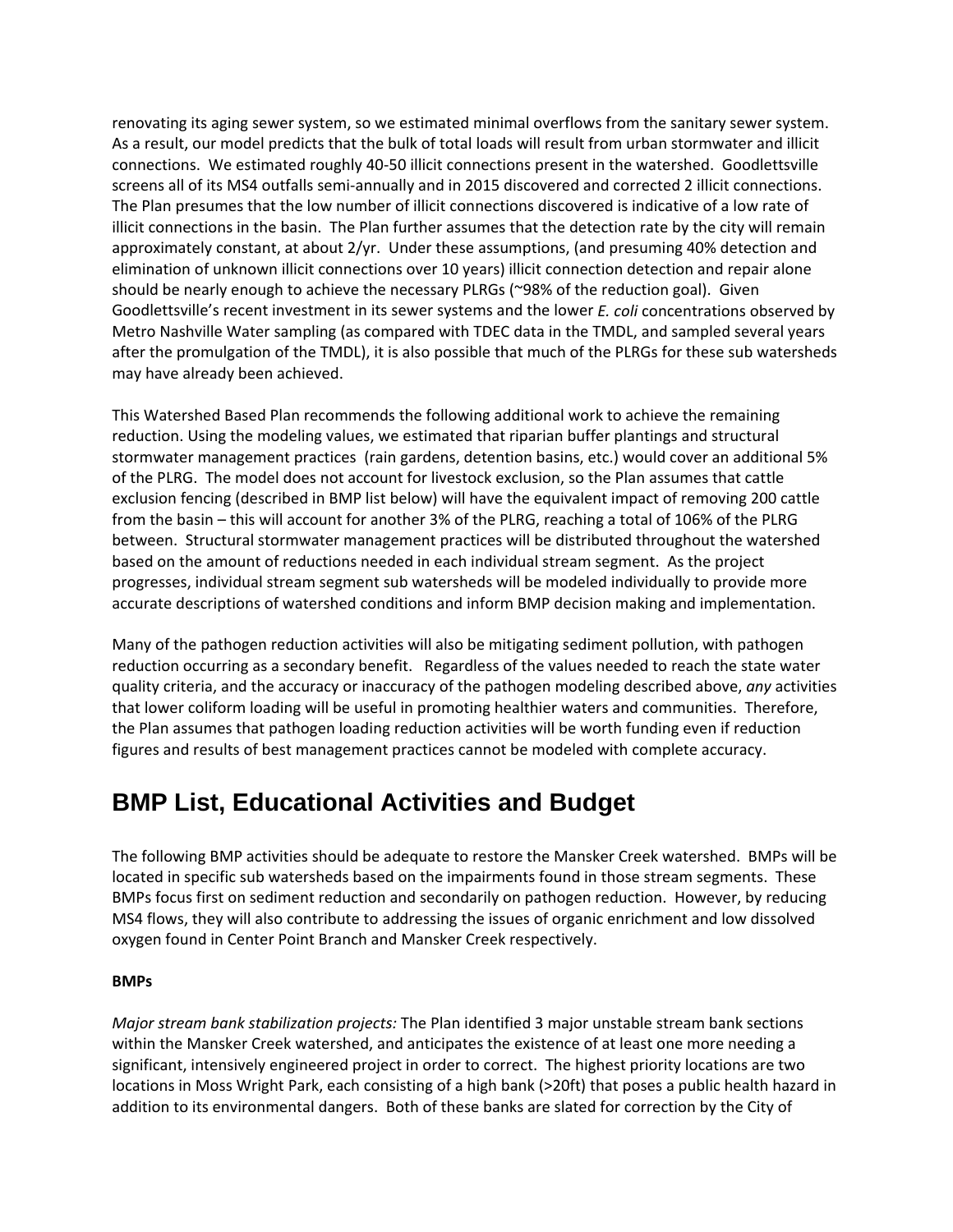Goodlettsville, pending funding availability. A third location has been noted in Upper Mansker Creek. The Plan anticipates these major projects to account for much of the costs of implementing the watershed plan. Due to the rapid erosion rates at these sites these major projects should account for much of the sediment loading reduction as well. Major stream bank stabilization projects will address only sediment loading and will be conducted in the sub watersheds of Upper Mansker Creek, Lower Mansker Creek, and possibly Slaters Creek or Madison Creek depending on need.

*General stream bank stabilization*: As mentioned above, problematic erosion exists throughout the watershed, and fixing only the most visible and dangerous instances of stream bank erosion will not be enough to address sediment‐loading issues. Stormwater flow reduction will help reduce the erosive power of the watershed's waterways, but the existing eroded banks are vulnerable and will need repair in order to maximize load reductions. For this watershed plan, a minimum of 4000 feet of bank will be stabilized using natural methods (e.g. cedar revetments, coir logs, etc.). Stream bank stabilization will address only sediment loading and will be conducted in the sub watersheds of Upper Mansker Creek, Lower Mansker Creek, Slaters Creek, and Madison Creek.

*Riparian buffers:* while some of the waterways in the watershed do have riparian buffers, they are often inadequately narrow, and in some places nonexistent. The Plan assumes an adequate riparian buffer is 50ft wide, the 70 miles of waterways in the Mansker Creek watershed should have about 850 acres of buffer within this 50‐foot zone (2.8% of the watershed area). Based on a visual assessment of the condition of the riparian buffer zones of the watershed using Google Earth aerial imagery, the Plan estimates that ~50% of waterway miles are adequately buffered, 30% is inadequately buffered, and the remaining 20% is unbuffered. These figures provide ample reason and opportunity for installation of riparian buffers. Where needed, riparian buffers will be co‐located with stream bank stabilization measures in order to provide additional protection to vulnerable areas. As part of this watershed plan, the Plans estimates that roughly 30 acres of riparian buffer will be installed, amounting to over 25,000 linear feet if the buffers are 50 feet wide. Riparian buffers can help minimize both sediment and pathogen loading and will be implemented in all sub watersheds.

*Pet waste dispensers:* One of the main sources of pathogens in urban waterways is pet waste. Pet waste bag dispensers will be installed and stocked in highly visible public locations or high use private locations (such as large apartment complexes). This will help build awareness of the importance of pet waste control and provide residents with the easy means to do so. Pet waste bags are currently being designed by the Cumberland River Compact for another project and will be custom printed with tips on actions residents can take to improve water quality. The Plan anticipates installing 40 dispensers in the watershed. Although *E. coli* is not yet a problem in the eastern portion of the watershed (Madison Creek and Center Point Branch), pet waste bags will be implemented in all sub watersheds (except rural Walkers Creek), both to prevent future pathogen loading in these sub watersheds and to continue to increase community awareness of the problem.

*Rain gardens:* Rain gardens contribute to sediment and pathogen control, by infiltrating stormwater containing pathogens, trapping sediment, and reducing high storm flow volumes which contribute to channel erosion downstream. Rain gardens can be placed adjacent to any impervious surface that would otherwise connect to a storm drain or wet weather conveyance, and can mitigate the effects of such surfaces. The Cumberland River Compact has had great success with our rain garden program and anticipates that finding collaborators for rain gardens will not be difficult. This plan will incorporate 160 rain gardens within the watershed. Rain gardens will be implemented in all sub watersheds except for Walkers Creek, which may be too rural to find appropriate rain garden locations.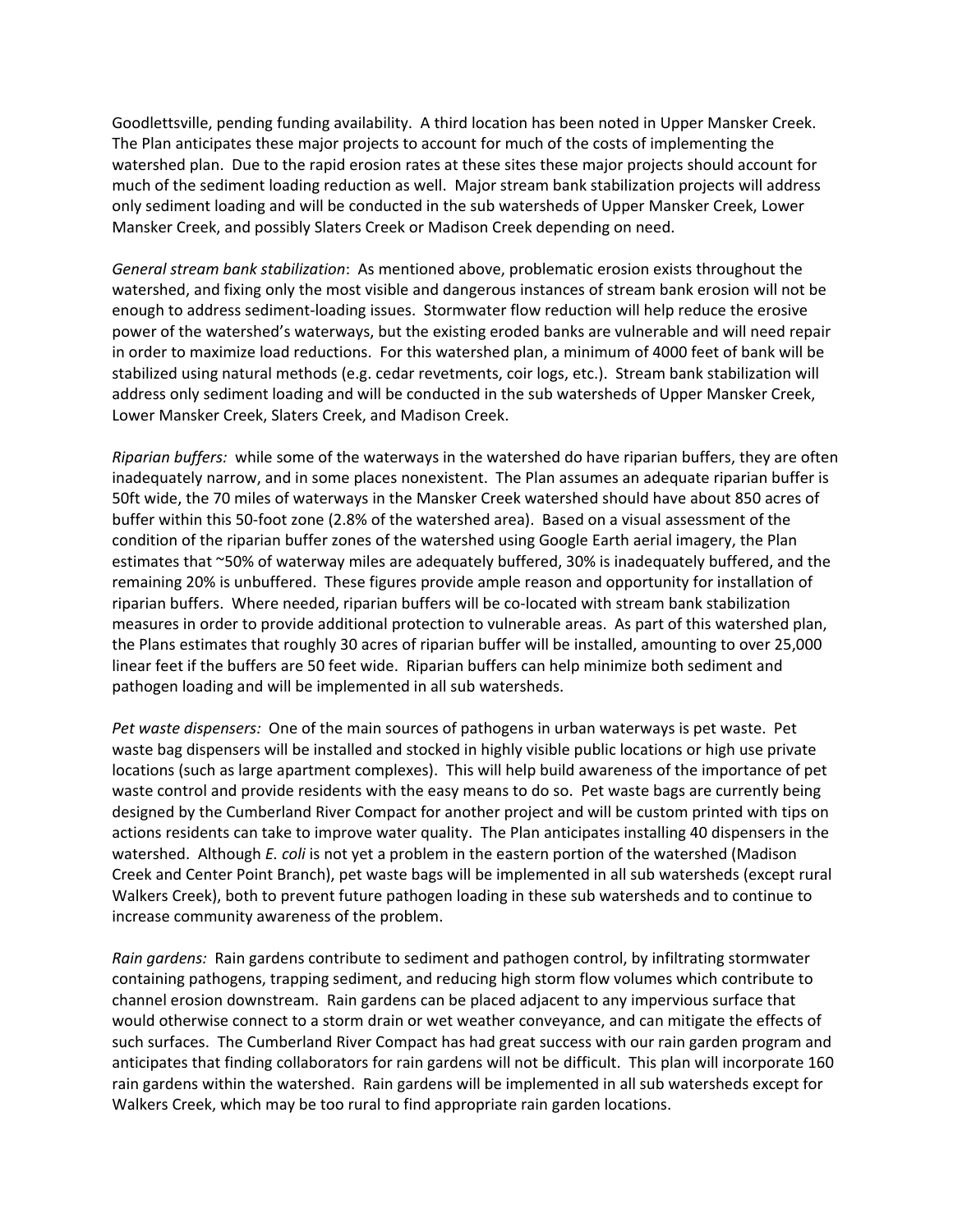*Cattle exclusion fencing:* Though Mansker Creek is a mostly suburban watershed, much of its northern and western fringes are relatively undeveloped, and there are several farms, including cattle farms. Though cattle are a smaller problem than in many other watersheds, they still contribute to sediment and pathogen loading if left unfenced from streams and small drainages. Horses may also be a problem and horse exclusion can also be addressed. We identified at least one unfenced cattle pasture in Lumsley Fork, and there are likely several others. The Plan anticipates needing a minimum of 2000 feet of cattle exclusion fencing to address this issue, possibly more. Fencing is one of the cheapest BMPs and additional fencing needs are unlikely to greatly affect the budget or feasibility of this project. Cattle exclusion fencing will be implemented in Lumsley Fork and possibly Walkers Creek, Upper Mansker Creek and Slaters Creek. Madison Creek and Center Point Branch are not impaired by E. coli, and Lower Mansker Creek is significantly more urbanized and unlikely to contain livestock.

*Water/Sediment Control Basins and/or Stormwater/Retrofits*: This class of BMPs is a catch all, potentially including sediment‐trapping basins on rilled agricultural land or detention ponds draining parking lots. The Plan estimates that there will be opportunities to do several medium sized projects to capture and infiltrate stormwater as an erosion and pathogen control measure. For this plan, we estimate that 5 such structures will be implemented. These will take place mostly in Lower Mansker Creek, the most urbanized portion of the watershed and the most in need of stormwater capture and mitigation. However, depending on circumstances these projects may be implemented basin wide.

Calculations suggest that these BMPs should satisfy our 400‐tons/yr. load reduction target for sediment. Using the pollutant load reduction estimation tool provided in the watershed based plan guidelines, the Plan estimates the following:

Stream bank/shoreline protection: 0.047 tons/ft./yr. \* 4,000 ft. = 188 tons/yr. Riparian buffers: 0.002 tons/ft./yr. \* 25,000 ft. = 50 tons/yr. Fencing: 0.006 tons/ft./yr. \* 2000 ft. = 12 tons/yr. Water/sediment control structures: 6 tons/basin/yr. \* 5 basins = 30 tons Total sediment reduction from these measures: **280 tons/yr.**

In addition, the Plan estimates the load reduction of our major stabilization projects as follows: Currently, recession rates of roughly 3‐6"/yr. for a 20ft high/200ft long bank are observed. This amounts to 1,000-2,000 cubic feet of bank loss annually. Assuming a dry density of about 80lbs/ft<sup>3</sup>, the Plaestimate annual sediment losses from the bank are approximately 40‐80 tons. Assuming a middle value of 60 tons for our estimate and an equal division between total suspended sediment and bed load (which is quite conservative), we end up with a final estimate of total suspended sediment reduction of 30 tons/yr./project, or **120 tons/yr.** for all 4 projects. Two of these projects will take place in Lower Mansker Creek, and one in Upper Mansker Creek. The location of the fourth is to be decided.

This brings our total estimated sediment reduction to our 400 tons/yr. goal, without even considering the impact of our other incorporated measures, such as rain gardens, or behavioral changes driven by our educational outreach.

The majority of E. coli reduction will be handled by existing local government programs to detect and eliminate illicit connections, but the remainder will be handled by structural stormwater practices – rain gardens, water/sediment control basins.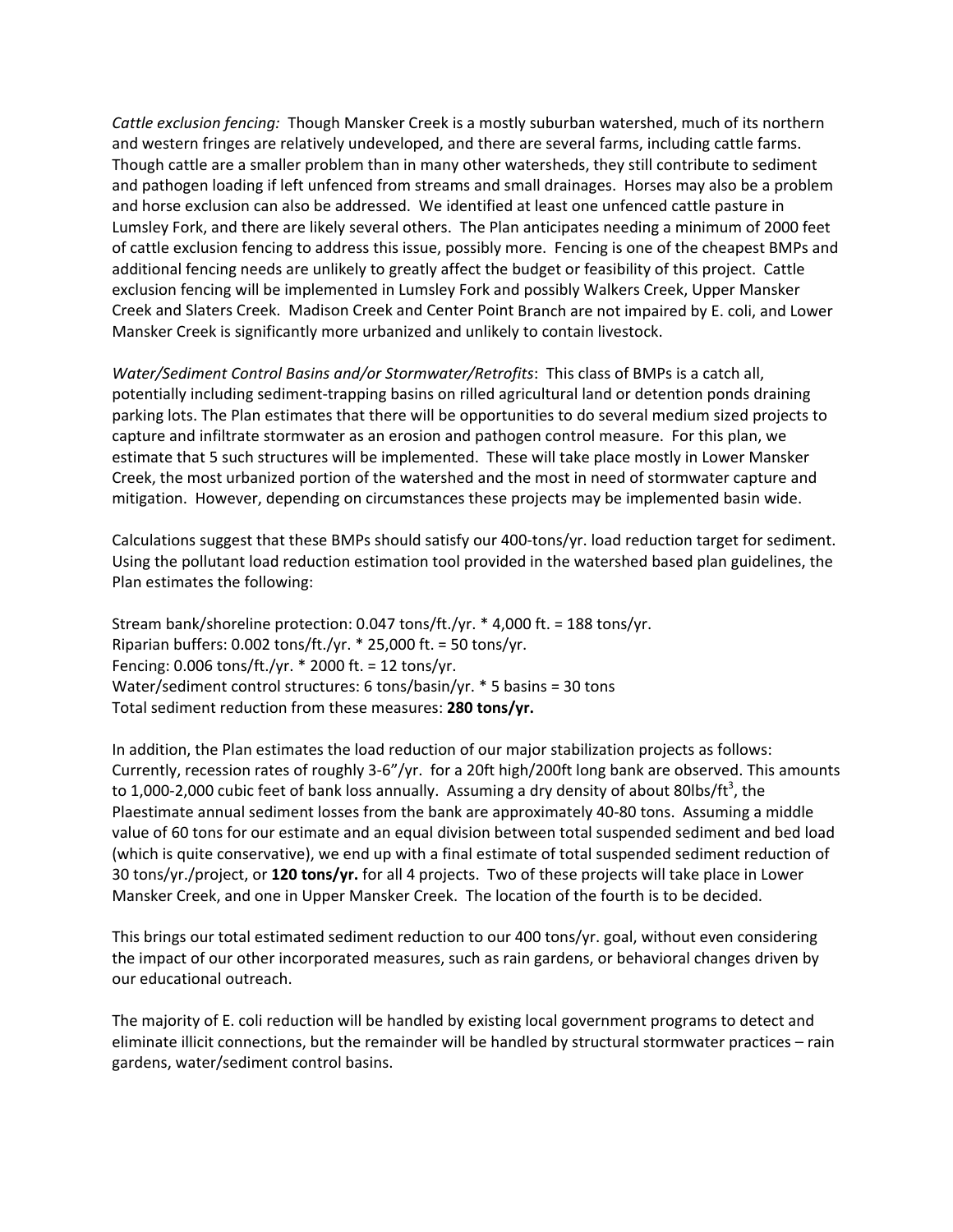#### **Educational Activities**

Part of the watershed based plan recommends increasing awareness through educational outreach within the watershed. Outreach should be multifaceted, and while some will be incorporated directly into BMPs, specific activities should be conducted with education and outreach in mind.

As an example of the outreach, the Cumberland River Compact has recently begun an annual free festival celebrating the Cumberland River, which call WaterFest. At this festival, held annually in Cumberland Park, we provide water‐related entertainment (e.g. water‐slides, etc.) and educational booths for kids. Non‐profit organizations and government agencies such as TDEC and Metro Nashville Water attend and host some of the educational booths. As part of the day, we give out prizes – to be eligible, a participating child must complete an educational scavenger hunt by visiting each of the educational booths and seeing a demonstration or participating in an activity at that booth. This is a great way to engage children (and their parents) in learning about the environment. As part of this watershed plan, we recommend an analogous festival for the city of Goodlettsville, dedicated to teaching the residents of the Mansker Creek watershed about water issues facing their community.

Another example of outreach in which we have had great success at the Cumberland River Compact is educational talks. We have been hosting a series of weekly talks in the spring and fall at our event space in downtown Nashville, dedicated to a variety of topics relating to the science, history, and preservation of the Cumberland River. These seminars have been well attended and benefit both the public and other non‐profits. As part of this plan, we suggest a similar talk series for Mansker Creek, covering project work, water issues, and other environmental topics.

Based on estimates from our own previous work and that of some of our collaborating organizations, we estimate a possible budget breakdown for this watershed based plan as follows.

| <b>BMP Name</b>                               | Quantity          | Cost/Unit      | <b>Budget Estimate</b> |
|-----------------------------------------------|-------------------|----------------|------------------------|
| <b>Major Bank Stabilization Projects</b>      | 4                 | \$200,000 each | \$800,000              |
| Stream bank Stabilization with                | 4,000 linear feet | \$75/ft.       | \$300,000              |
| Revetments/Coir Logs                          |                   |                |                        |
| <b>Riparian Buffers</b>                       | 30 acres          | \$2,500/acre   | \$75,000               |
| Pet Waste Bag Dispensers w/ bags              | 40                | \$750 each     | \$30,000               |
| Rain Gardens                                  | 160               | \$500 each     | \$80,000               |
| <b>Cattle Exclusion Fencing</b>               | 2000 linear feet  | \$5/ft.        | \$10,000               |
| Water/Sediment Control Structures and/or      | 5                 | \$24,000       | \$120,000              |
| Stormwater Retrofits (detention basins, etc.) |                   |                |                        |
|                                               |                   | <b>Total</b>   | 1,415,000              |

#### **Educational Activities**

| <b>BMP Name</b>                          | Quantity | Cost/Unit    | <b>Budget Estimate</b> |
|------------------------------------------|----------|--------------|------------------------|
| Annual Educational Festival (over 10yrs) | 10       | \$6,000      | \$60,000               |
| <b>Educational Talks/Seminars</b>        | 25       | \$1,000      | \$25,000               |
|                                          |          | <b>Total</b> | \$85,000               |

| <b>Total Budget for Project:</b> | $\frac{1}{2}$ \$1,500,000 |
|----------------------------------|---------------------------|
|----------------------------------|---------------------------|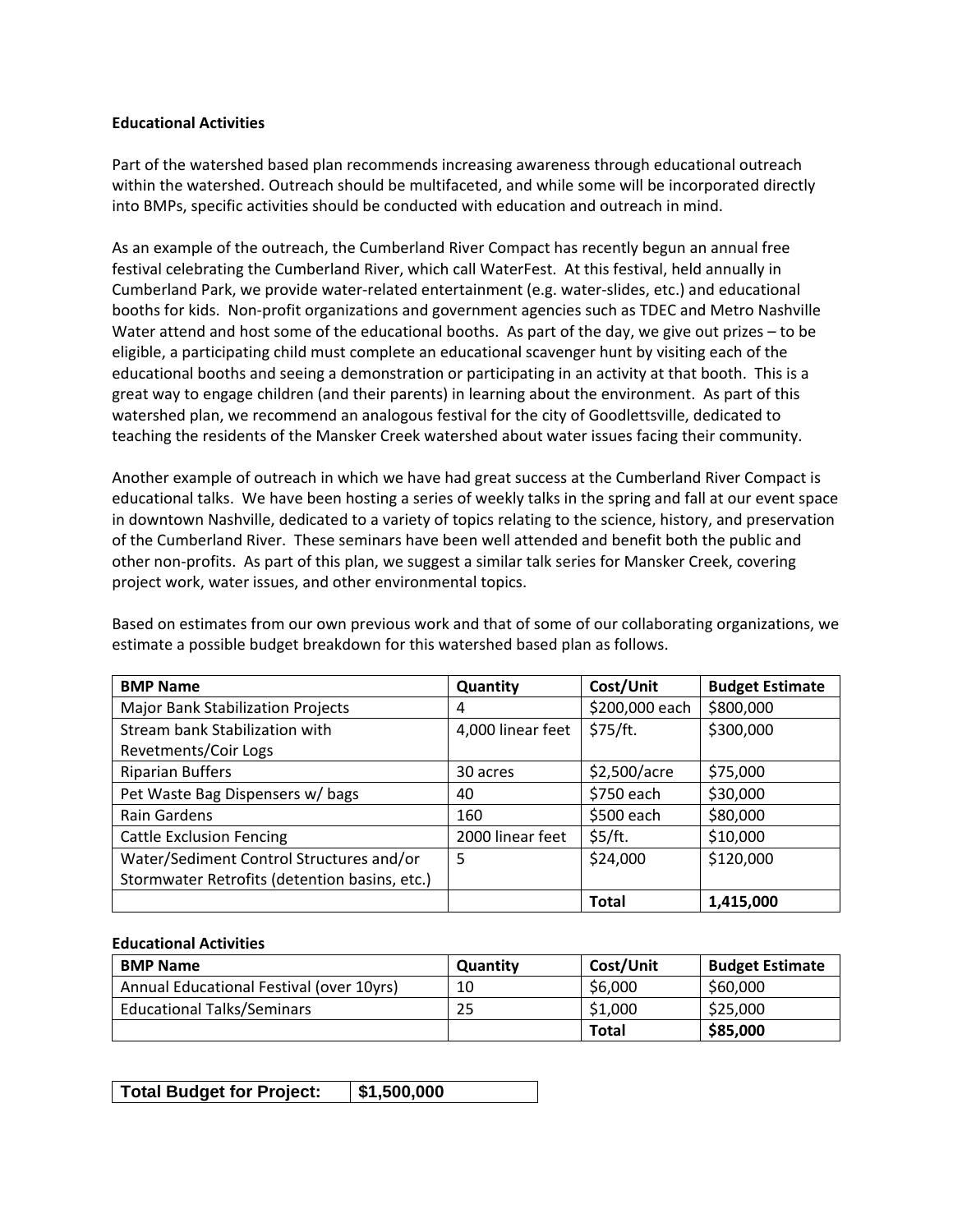### **Timeline, Tasks, and Assessment of Progress**

This Watershed Based Plan is envisioned as a comprehensive, 10‐year long plan, to be completed by 2026. This plan will be divided into five 2‐year long phases, with Phases 1‐4 addressing 4 different sections of the watershed and Phase 5 serving as a wrap up phase to address trouble spots or neglected areas from Phases 1‐4. Phase 1 will consist of Lower Mansker Creek, the most urbanized area, and Phases 2‐4 will consist of Madison Creek and Center Point Branch, Slaters Creek and Upper Mansker Creek, and Walkers Creek and Lumsley Fork. The project area of each Phase under this arrangement ranges from approximately 4500‐8500 acres. Each phase is envisioned to cost roughly \$300,000 to complete. Funds will be sought from numerous sources, including the cities of Goodlettsville (Phase 1‐ 5), Hendersonville (Phases 2, 5), Millersville (Phases 3, 5), and Metro Nashville/Davidson County (Phases 4‐5); federal funding, private donors, and corporate sponsors.

See map on following page for description of project phases and BMPs involved in each phase.

Tasks are described in detail above in the BMP section. Project tasks will be distributed among individual phases and sub watersheds based on specific sub watershed impairments and needs. Further modeling coinciding with Phase 1 will identify specific locations and tasks for each sub watershed in the basin.

Progress will be assessed based on percentage of progress tasks completed, remaining work to be done, and updated water quality monitoring data. Tasks associated with each phase will be described in proposals at the beginning of each phase, and each phase will conclude with a report detailing the proportion of project tasks completed, remaining needs, and expected efficacy and impact of completed tasks. This will inform future decision making and help shape the tasks for Phase 5, which will serve as a wrap up phase addressing any uncompleted tasks. At completion of the watershed plan, total BMP implementation can be compared for phases 1‐5 can be compared to the values laid out in this document.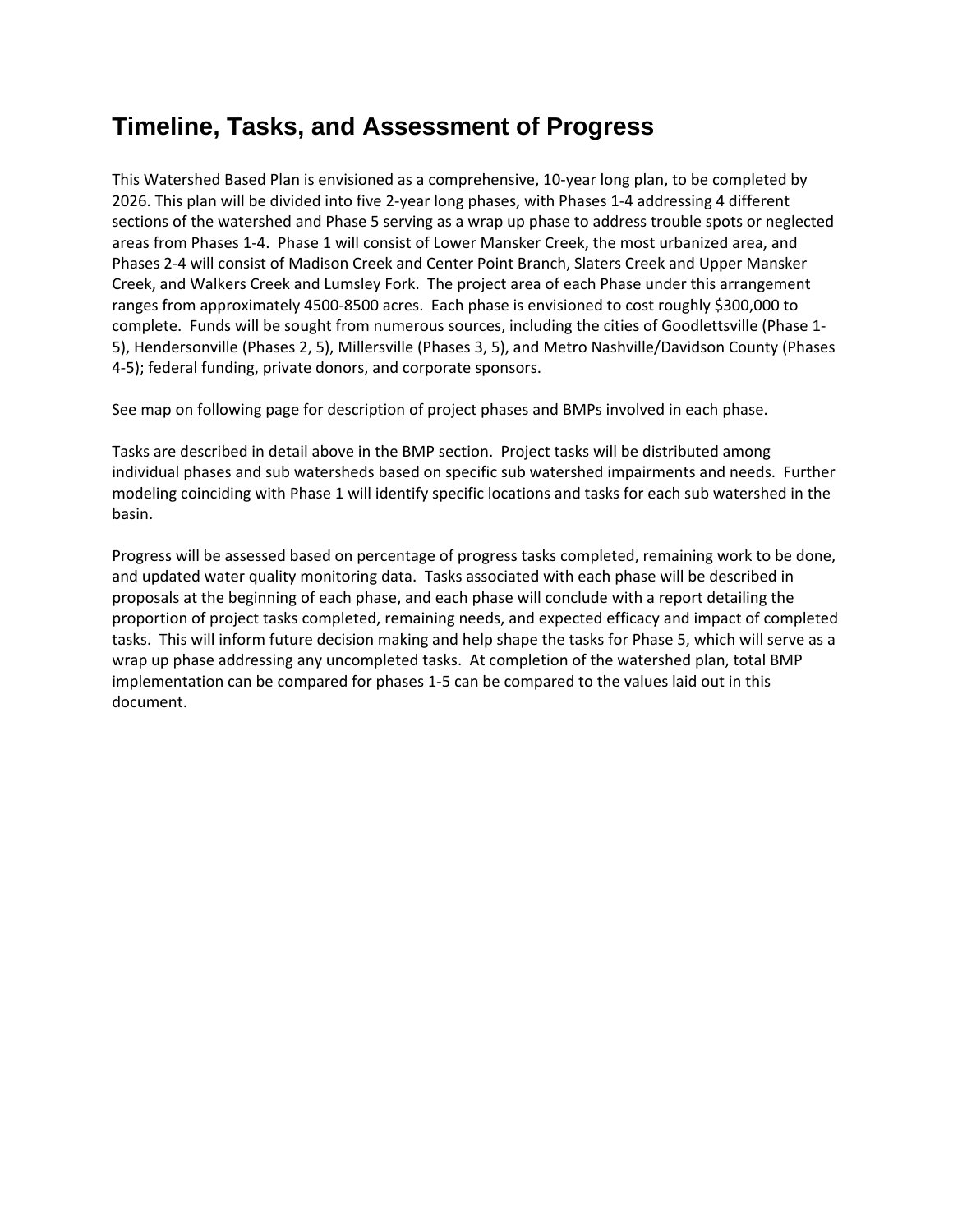# Mansker Creek Project Phases